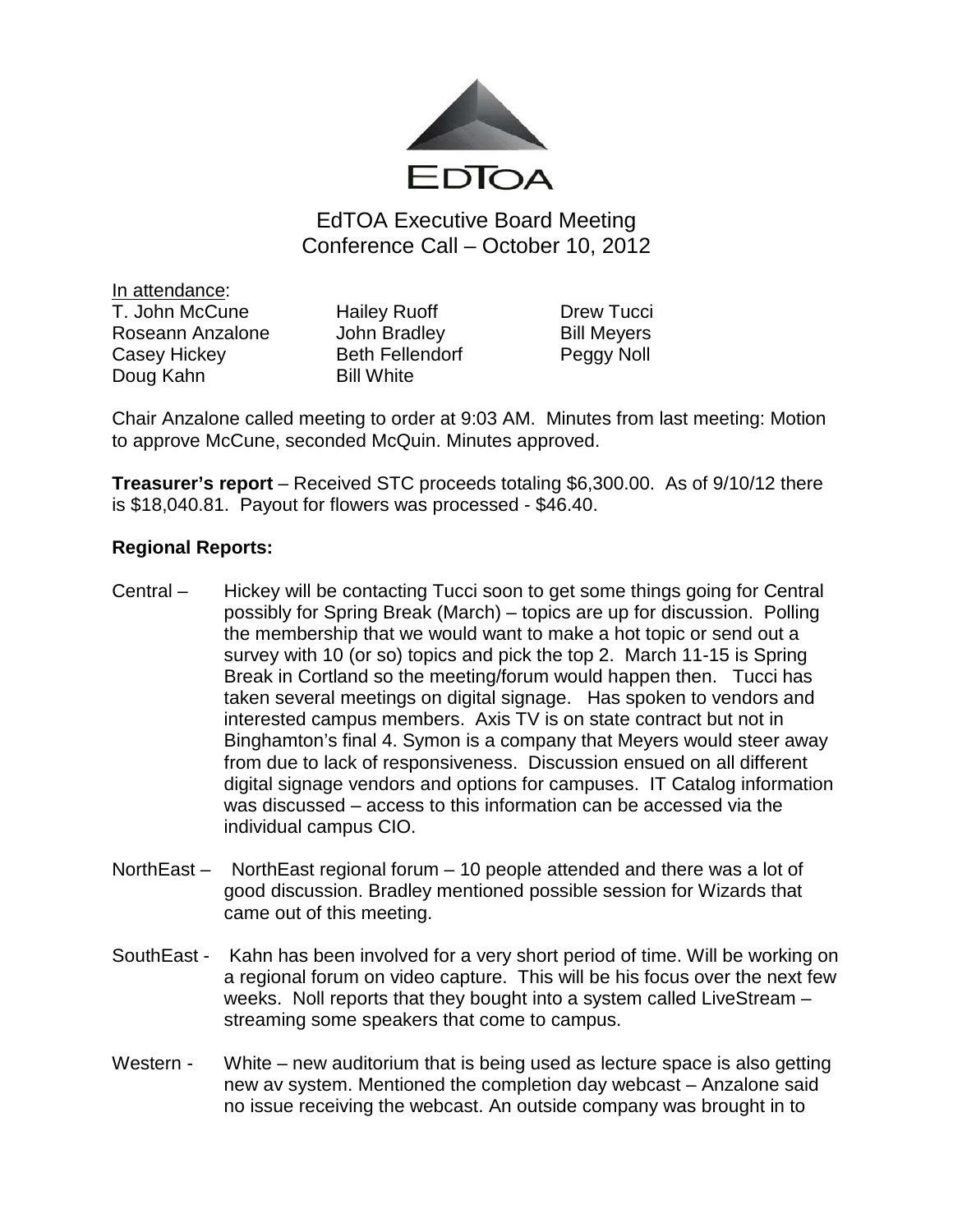broadcast the event. Labarge Media was the local company who was tapped for this event. Inquiry as to if Stillman has any information on who we can contact since NYN is no longer viable – anyone under state contract? Could always send something out to the listserv.

## **Liaison Reports:**

- CCIO Liasion was unable to make last call. Listserv has been concentrating on CCIO/ITTT Surveys and Catalog Updates
- TOA No new news, please send any concerns to McCune. They will be meeting at Wizards. Anzalone mentioned that there is no scheduled meeting for TOA but this may not be an official meeting  $\odot$  - none listed for COA either.
- COA Anzalone is still actively trying to get a rep. Maybe we can send them a liaison – Kahn said he wouldn't mind doing that.
- FACT2 No report
- Webmaster: No report
- Wizards: Deadline was last Thursday and calendar is being built. We could have some informal meetings (such as digital signage) but nothing formal. Not exactly the same kind of planning we are all use too. Anzalone tried to pick out session that would be beneficial to EdTOA and at least put those sessions on the same day (and not concurrent). There are about 50 session ideas, not sure how many made it into the schedule. Learning Space Design standards (round table); Virtual Computer lab project (Stony Brook); IIS repository; Ensemble – trying not to have these compete with each other. Anzalone is trying to get ahold of Mike to finalize schedule. Will update us as she is able.
- CPD: No report
- STC: McCune potential theme: Something with the Cloud nothing formal yet but it will be around the "cloud." Digital signage would be a good session. Learning Space Design standards should be updated. If you have any ideas please send them to McCune. McCune asked about dates for STC  $2013 - 23^{rd}$  to  $26^{th}$  back in Rye Brook. The dates/places are really up in the air right now, we might be moving – this has yet to be decided. Rochester was last week; Niagara Falls is next week and Lake Placid is coming up. Should be firmed up in the next month or so. Anzalone is asking everyone to reach out to he vendors now. McCune suggests divvying up vendors at Wizards and start up conversations. Also, anyone that was not represented last year, let us know.

Need to develop fully our sessions now; look within SUNY as well as outside to present. Now is the time to make those contacts. Per Kahn, we